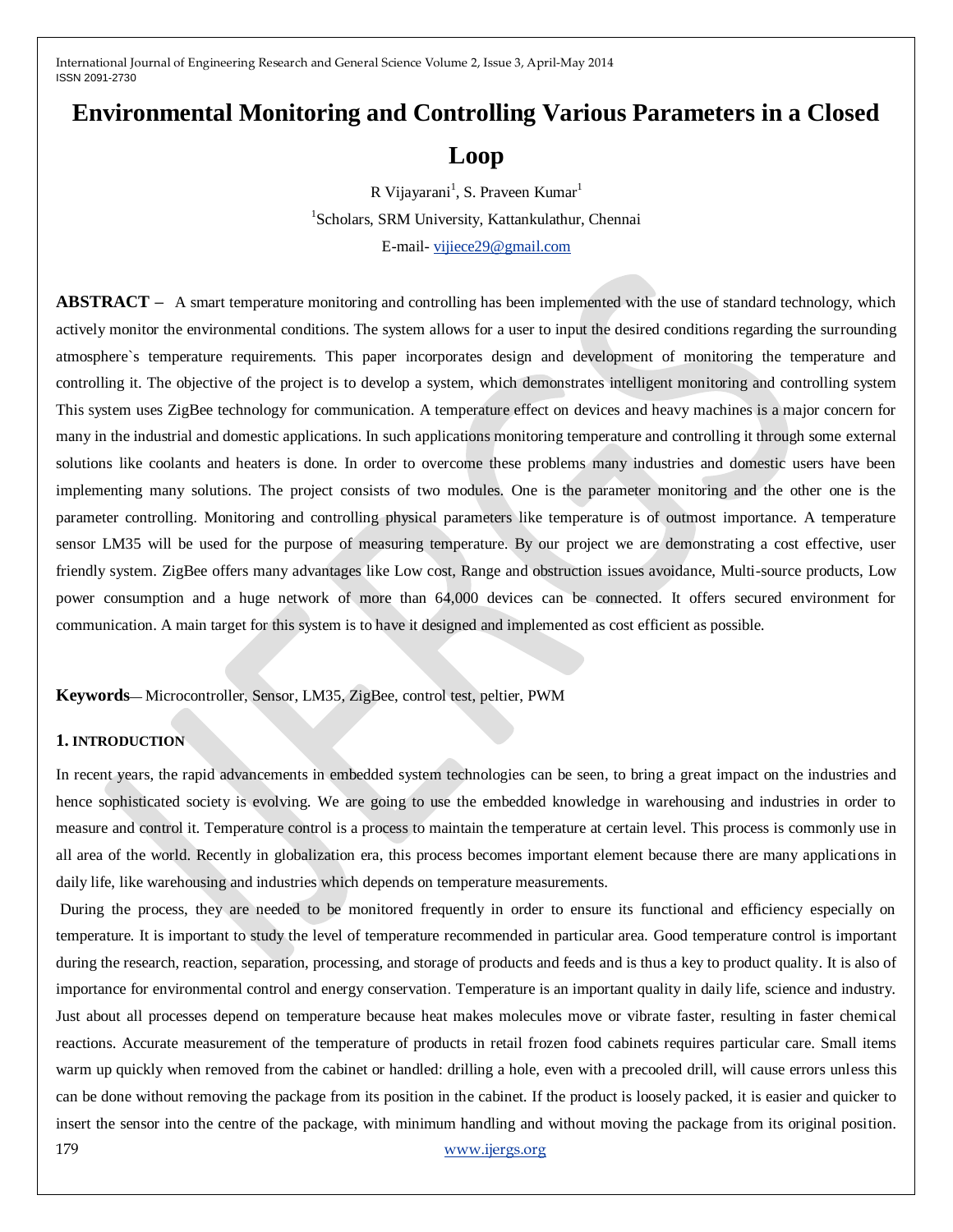The temperature of stacked packets may be measured by inserting a thin probe between packets, without disturbance, and allowing sufficient time for constant temperature to be reached. Provided a rapid-response sensor is used. The temperature measurements place major role in industries, warehousing, and hospitals

# **2. BACKGROUND:**

A microcontroller is a small and low-cost computer built for the purpose of dealing with specific tasks, such as displaying information in a microwave LED or receiving information from a television's remote control. Microcontrollers are mainly used in products that require a degree of control to be exerted by the user. Microcontroller can be regarded as a single-chip special-purpose computer dedicated to execute a specific application. As in general-purpose computer, microcontroller consists of memory (RAM, ROM, Flash), I/O peripherals, and processor core. However, in a microcontroller, the processor core is not as fast as in general purpose-computer, the memory size is also smaller. Microcontroller has been widely used in embedded systems such as, home appliances, vehicles, and toys. There are several microcontroller products available in the market, for example, Intel's MCS-51 (8051 family), Microchip PIC, and Atmel's Advanced RISC Architecture (AVR).

#### **2.1 ATMEGA 8:**

ATmega8535 is an 8-bit AVR microcontroller. It consumes less power and produce high performance. It follows advanced RISC architecture. ATMEGA 8 contains 28 pins, **23** Programmable I/O Lines, 512Bytes EEPROM, 1Kbyte Internal SRAM, Two 8-bit Timer/Counters, One 16-bit Timer/Counter, 8-channel ADC in TQFP package, 6-channel ADC in PDIP package, operating voltage is 5v.It contain 3 ports with each ports contain 8 pins. By executing powerful instructions in a single clock cycle, the ATmega8 achieves throughputs approaching 1MIPS per MHz, allowing the system design to optimize power consumption versus processing speed. Details of ATmega8535 microcontroller are described in [1].

#### **2.2 LM35**

The LM35 series are precision integrated-circuit temperature sensors, with an output voltage linearly proportional to the Centigrade temperature. This LM35 has advantage over the linear temperature sensors calibrated in ° Kelvin, as the user is not required to subtract a large constant voltage from the output to obtain convenient Centigrade scaling. Low cost is assured by trimming and calibration. The low output impedance, linear output, and precise inherent calibration of the LM35 make interfacing to readout or control circuitry especially easy[2]. The device is used with single power supplies. As the LM35 draws only 60 μA from the supply, it has very low self-heating of less than 0.1°C in still air. The LM35 is rated to operate over a −55°C to +150°C temperature range.

#### **2.3 ZIGBEE**

**ZigBee** is a specification for a suite of high level communication protocols. ZigBee is based on an IEEE 802.15 standard. It uses low power. Though low-powered, ZigBee devices can transmit data over long distances by passing data through intermediate devices to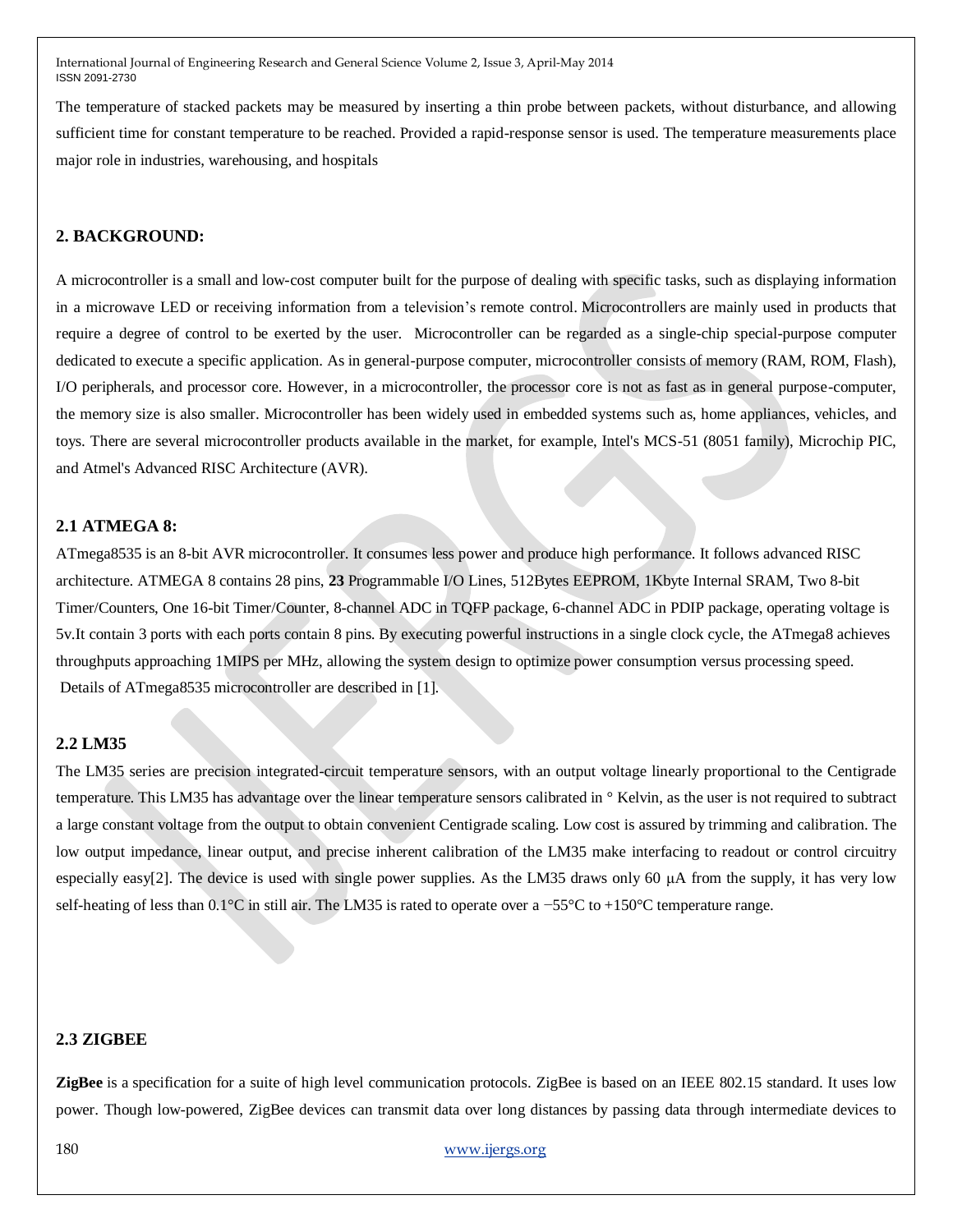reach more distant ones, creating a mesh network; i.e., a network with no centralized control or high-power transmitter/receiver able to reach all of the networked devices. The decentralized nature of such wireless ad hoc networks makes them suitable for applications where a central node can't be relied upon. It is used in applications that require only a low data rate, long battery life, and secure networking. It has a defined rate of 250 Kbit/s, best suited for periodic or intermittent data or a single signal transmission from a sensor or input device. Applications include wireless light switches, electrical meters with in-home-displays, traffic management systems, and other consumer and industrial equipment that requires short-range wireless transfer of data at relatively low rates. ZigBee specification is intended to be simpler and less expensive than other WPAN such as Bluetooth or Wi-Fi.

#### **2.4 PELTIER DEVICE**

Peltier create a temperature differential on each side [9]. One side gets hot and the other side gets cool. Therefore, they can be used to either warm something up or cool something down. Depending on which side we use. We can also take advantage of temperature differential to generate electricity. This peltier works very well as long as you remove the heat from the hot side. After turning on the device, the hot side will become hot quickly, the cold side will cool quickly.

# **3. RELATED WORK**

Zhu and Bai [3] proposed a system for monitoring the temperature of electric cable interface in power transmission, based on Atmel AT89C51 microcontroller. The system consists of a central PC machine, host control machines, and temperature collectors. Several temperature collectors are connected to a host control machine through RS-485 communication network, and the host control machine communicates and exchanges data with the central PC machine using General Packet Radio Service (GPRS) connection. The temperature collector itself consists of sensor temperatures (Maxim's DS18B20, 1-wire digital thermometer), decoders, and other circuits for interfacing purpose. Each temperature collector saves the temperature in SRAM and sent the temperature information back to the host control machine when requested. Each host control machine also stores this temperature data in its memory (SRAM), and send it back to the central PC machine when requested. In this system, the communication using RS-485 network is limited by cable length (1200 meters). In [4], Loup et al. developed a Bluetooth embedded system for monitoring server room temperature. When the room temperature is above threshold, the system sends a message to each server via Bluetooth to shut down the server.

There are also some works on wireless temperature monitoring system based on Zigbee technology [5, 6, 7]. Bing and Wenyao [5] designed a wireless temperature monitoring and control system for communication room. They used Jennic's JN5121 Zigbee wireless microcontroller and Sensirion's SHT11 temperature sensor. The system proposed in [6] uses Chipcon's CC2430 Zigbee System-on-Chip (SoC) and Maxim's 18B20 temperature sensor. In [7] Li et al. developed a wireless monitoring system based on Zigbee, not only for temperature, but also humidity.

Different from our system, we use personal computer. The values transmitter and received through the zigbee will be passed to personal computer so that we can change temperature from distance. This can be accurately done by the extension of the zigbee range. This system controls both heater and peltier cooler[10].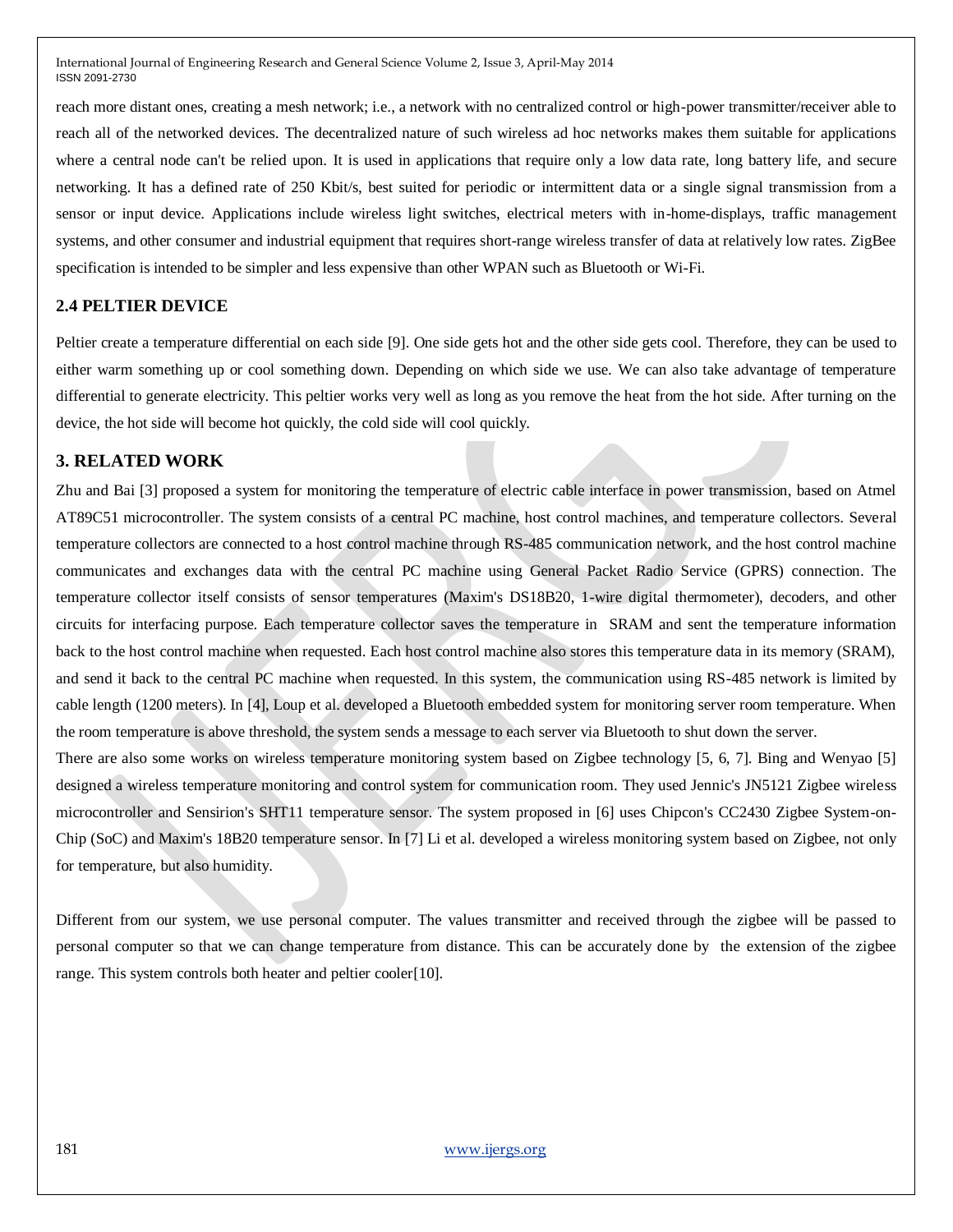# **4. DESIGN AND IMPLEMENTATION:**



**Figure 1: Block diagram**

# **4.1 SPECIFICATION:**

We define our system to have specification as follows.

- 1. Display room temperature
- 2. Set the required temperature

This project clearly focuses on monitoring and controlling the temperature. The required temperature will be set by the PC apps which have been developed. Alarm will be raised when the required set temperature exceeds or get reduced. The system consist of two parts

- 1. Hardware
- 2. Software

#### **4.2 HARDWARE:**

The hardware used here is temperature sensor, ZigBee, peltier cooler, Atmega8, cp2102 [8]. The specification of each product and the connections will be enclosed below. LM35 is the temperatures Sensor used in this system[12]. Zigbee which is used is XBee series 2. Peltier specification is TEC1-12706[9]. Set the required temperature which we actually required in our room to save particular items or to prepare chemicals in the industries. This required temperature reading will be passed from pc to the controller. This setted temperature will be maintained and watched regularly. Now the current temperature from room is again transmitted from room to the pc via ZigBee. Both the transmission and reception of temperatures are done by ZigBee. Initially transmitter circuit is prepared. This transmitter circuit is as follows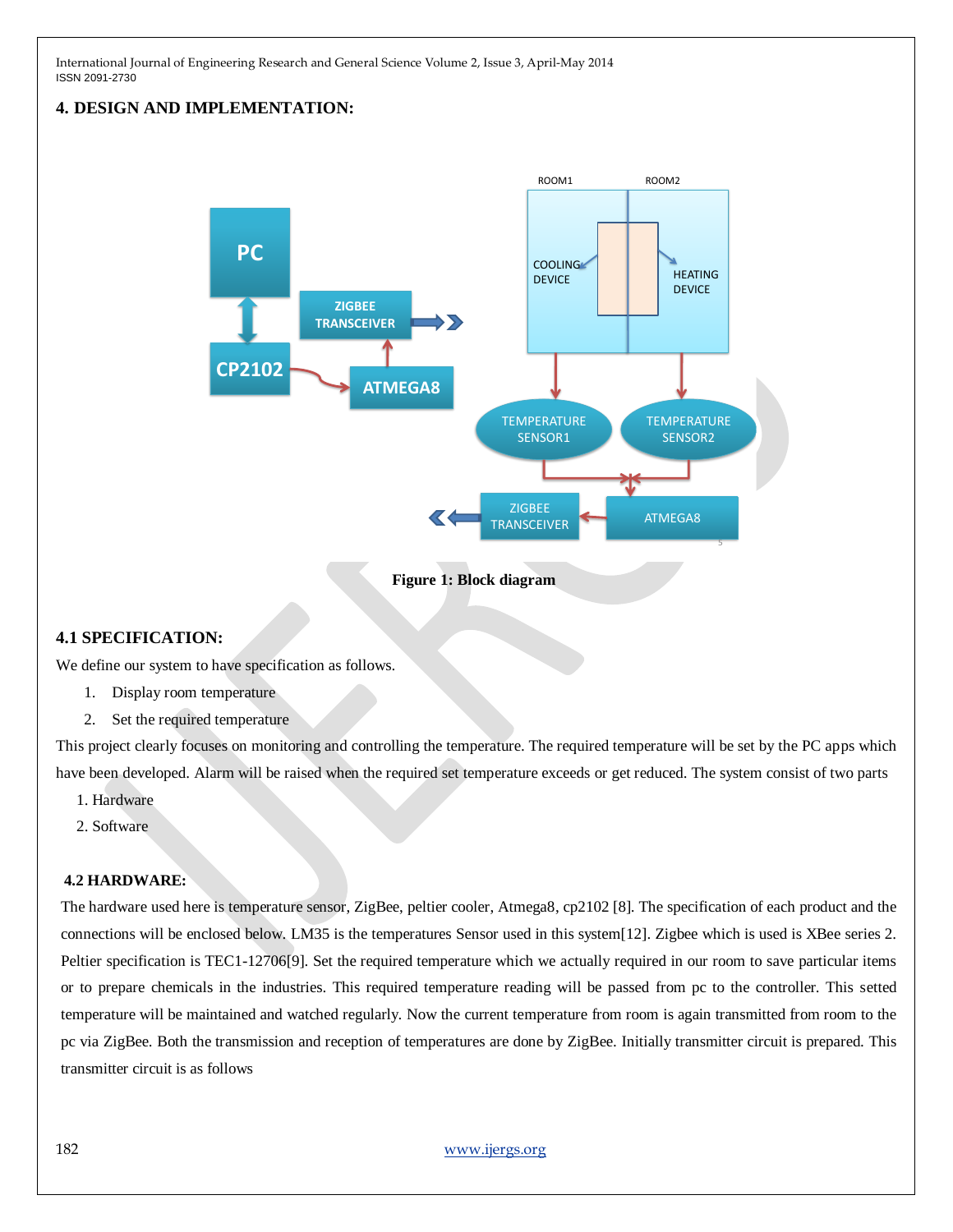

#### Figure 2 : Transmitter circuit

In monitoring part, the current temperature is monitored through sensor and transmitted via Atmega and zigbee.

In controlling part, the required set temperature can be controlled. The temperature which we require is transmitted from laptop or computer to transmitter circuit board. The controller will send the required temperature through transmitter ZigBee to receiver ZigBee. Meanwhile the controller in the board will start to generate PWM. In this transmitter circuit we also have L293D IC which is used to drive the peltier cooler and heater. The ZigBee and microcontroller works with voltage of less than 5v. To drive the 5v to 12v, this IC is used. This is used to switch the voltage from low to high. They take a low-current control signal and provide a higher-current signal. This high current signal is used to drive the cooling device. This will help the peltier to cool or heat at the required level. Photograph of the system is shown in Fig 3. This can be extended by introducing authentication over the system. The user name and password authentication is done using .net. Only the authenticated user can access the personal computer to set the particular temperature which is required to maintain the products or chemicals. The chemicals in the industries have the capability to leak the gas. This gas will be detected by the sensor and it will reported via ZigBee to personal computer. This passage of message can be done by .net at the backend. So that the system can be authenticated. This can be used effectively in case of dancer. Similarly with the use of upgraded version of Atmega 8, GSM message can be sent in case of any emergencies. This system ensure safety to the food products, chemicals and medicines. The PWM generation of the microcontroller made the efficiency to increase compared to other temperature control projects. Due to the use of PWM, accuracy is maintained exactly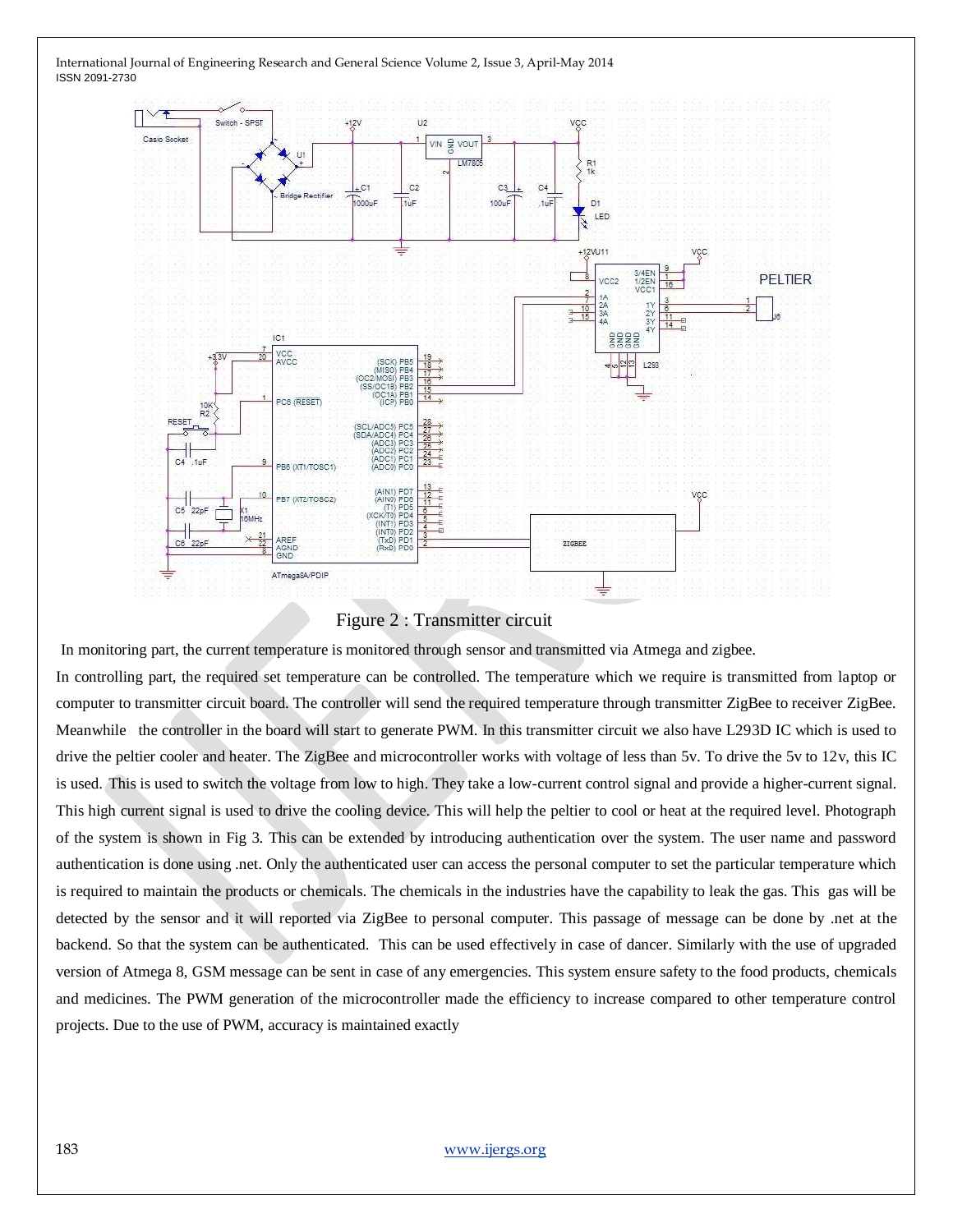

Figure 3: Hardware photograph

# **4.3 SOFTWARE:**

The software which is used for simulation of Atmega 8 is code vision AVR. The software used to display is XCTU. This will display continuously the temperature values.[11]

CODE VISION AVR:

The software has four main parts: 1) read the temperature from ADC, 2) control the temperature at various situations

# **1. READ TEMPERATURE FROM ADC**

// Read the AD conversion result

unsigned int read\_adc(unsigned char adc\_input)

#### {

ADMUX=adc\_input | (ADC\_VREF\_TYPE & 0xff);

// Delay needed for the stabilization of the ADC input voltage

delay\_us(10);

184 [www.ijergs.org](http://www.ijergs.org/)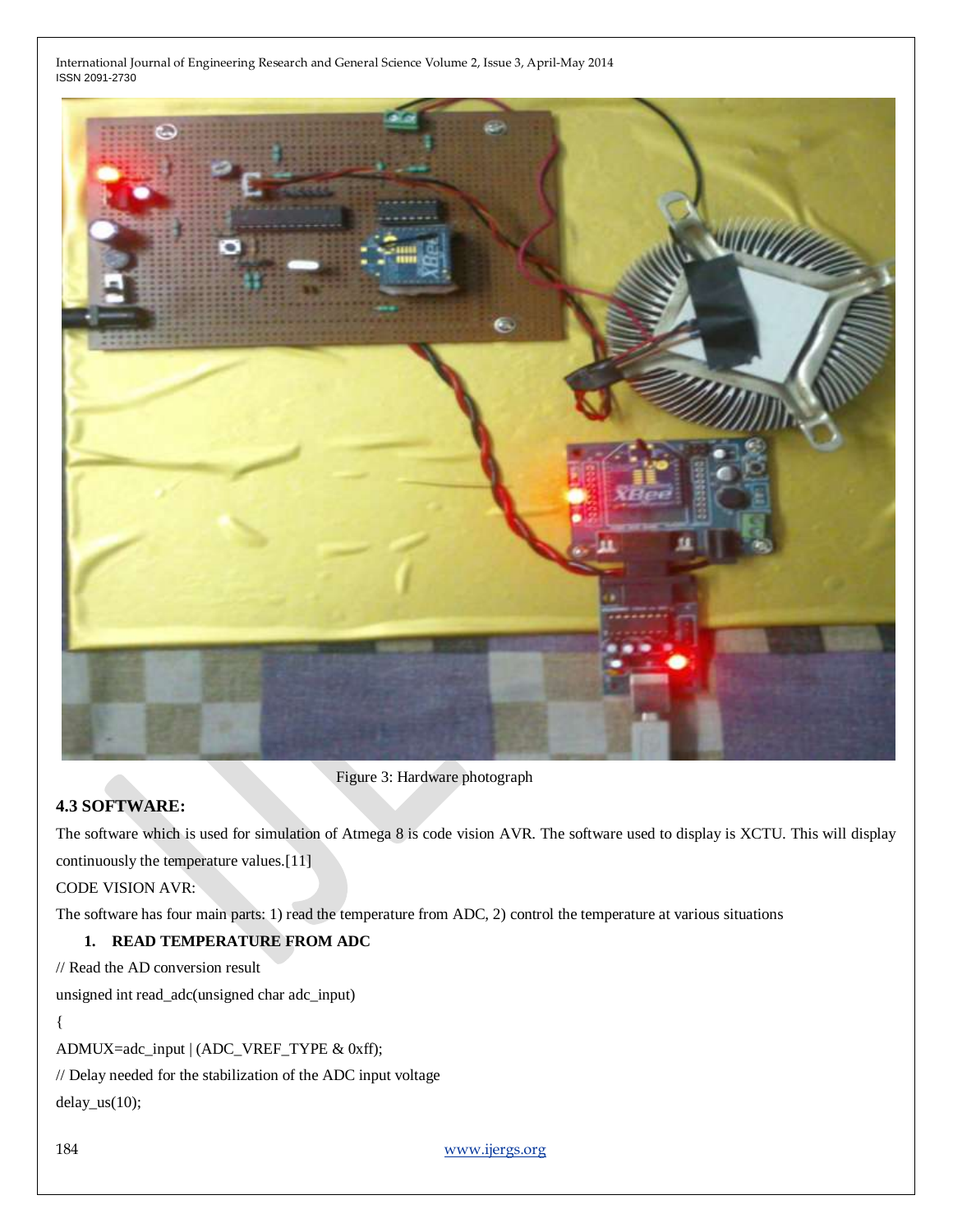```
International Journal of Engineering Research and General Science Volume 2, Issue 3, April-May 2014 
ISSN 2091-2730
// Start the AD conversion
ADCSRA|=0x40;
// Wait for the AD conversion to complete
while ((ADCSRA & 0x10)=0);
ADCSRA|=0x10;
return ADCW;
}
.
.
while (1) {
   raw_temp=read_adc(3);
   putchar(raw_temp);
     delay_ms(500);
    }
    2. CONTROL SITUIATION AT VARIOUS SITUIATIONS:
When set temperature is less than current temperature
if(set_temp<current_temp)
      {
     OCR1A=0;
     OCR1B=255;
      } 
When set temperature is greter than current temperature
    else if(set_temp>current_temp)
      {
     OCR1A=0;
     OCR1B=0;
      }
```
When set temperature is equal to current temperature

```
 else if(set_temp==current_temp)
```
 { OCR1A=0; OCR1B=127;

185 [www.ijergs.org](http://www.ijergs.org/) The flow of the coding is as follows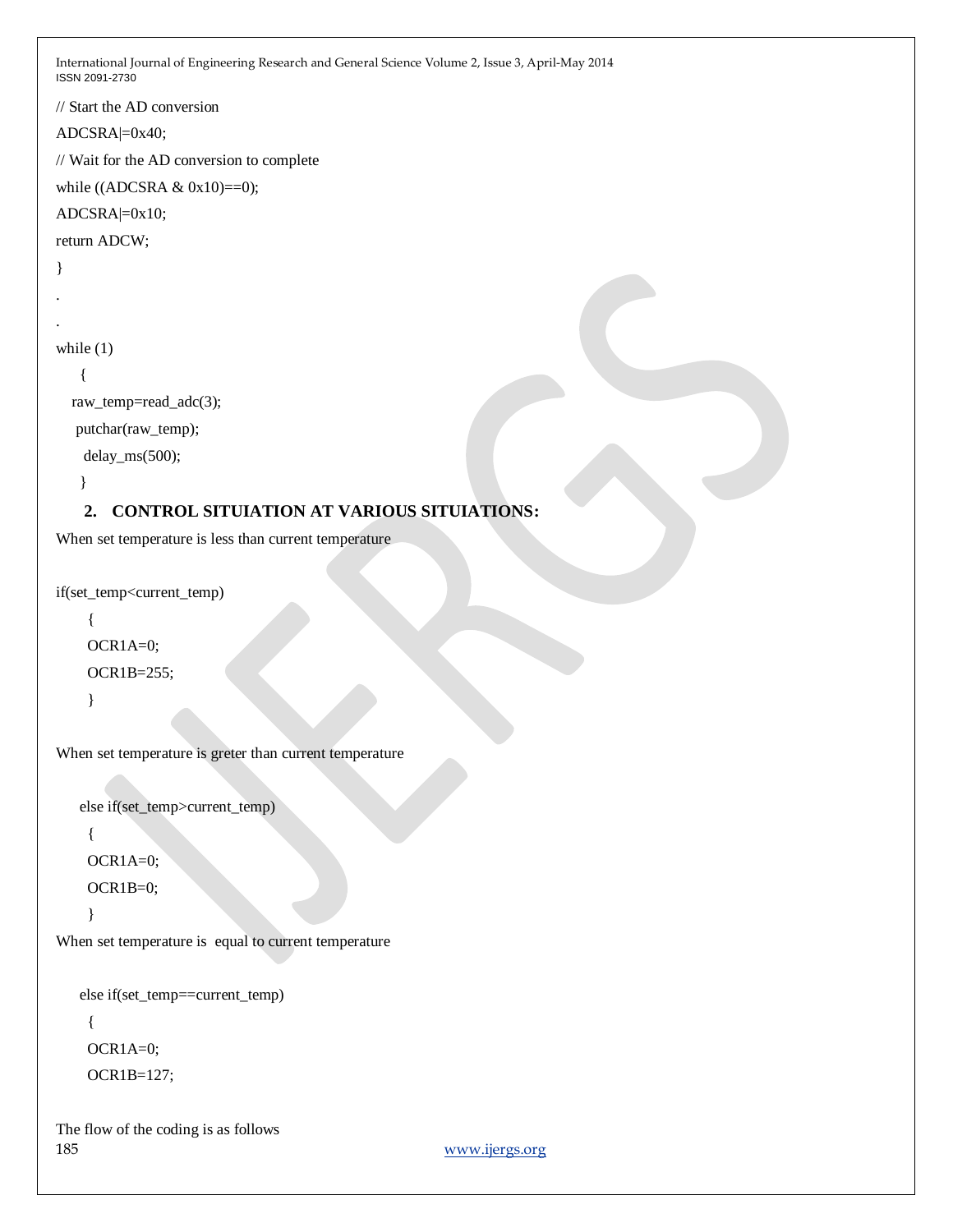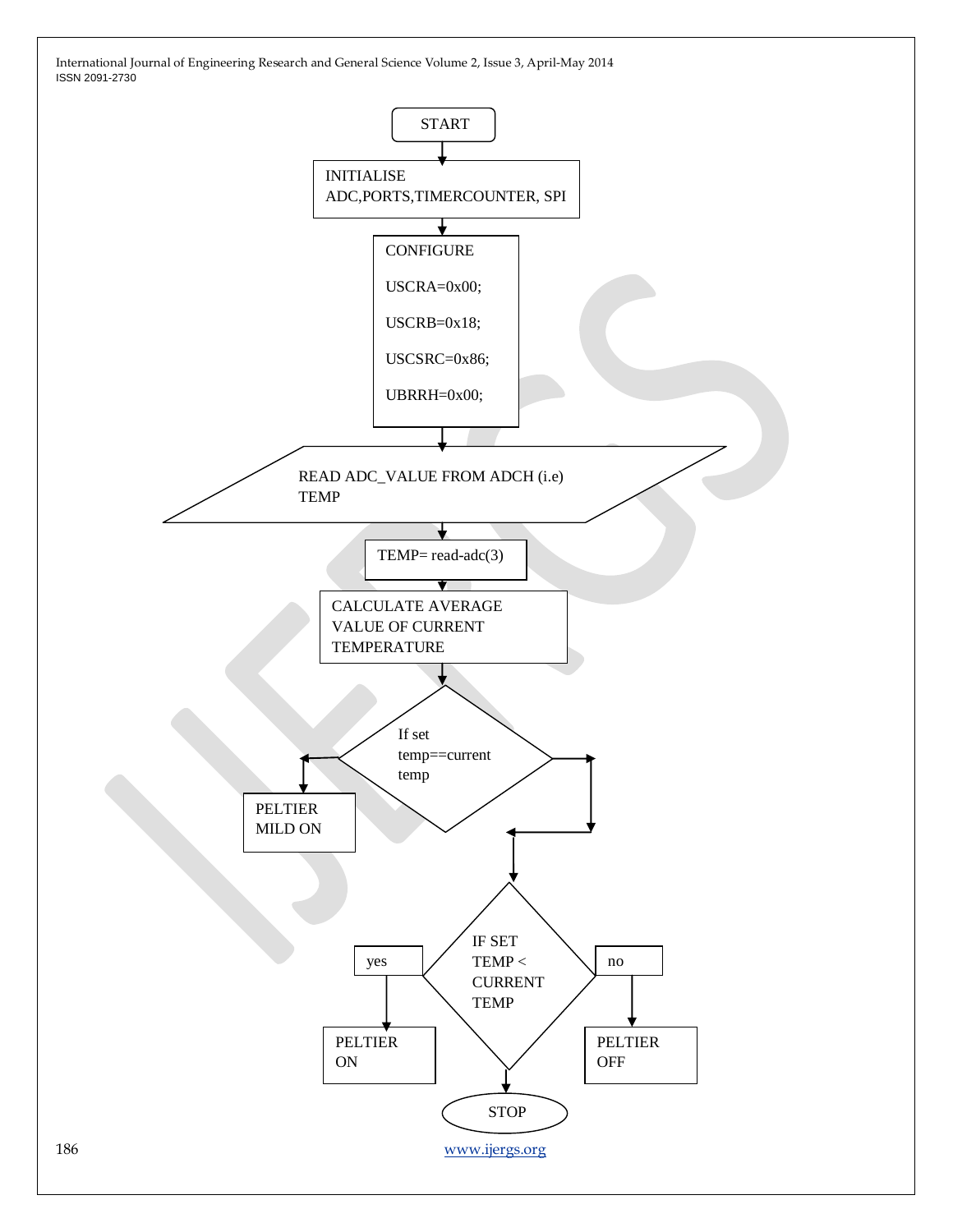# **5. RESULT AND DISCUSSION:**

The result of the system is as follow. First step is to install XCTU Software and cp2102 USB to UART converter driver. As soon as dB9 connector is connected from ZigBee receiver board, to the PC using a cable to anyone of the port, that particular serial port will be selected. Then the start monitor button will be pressed. This enables to find the current temperature. After every time the refresh button in the transmitter circuit is pressed, value will be updated. Then the set temperature button is used to set the particular temperature which we required in the industries. As soon as the required temperature is set, the current temperature of

the industry will be changed as 19.

| Temprature | Temperature Controller    |                                    | checked with peltier cooling. |
|------------|---------------------------|------------------------------------|-------------------------------|
|            | <b>Serial Port</b>        | COM24                              |                               |
|            | Set Temperature           | 19<br>Set                          |                               |
|            | <b>Current Temperture</b> | 19                                 |                               |
|            |                           | <b>Start Monitor</b><br>Disconnect |                               |

Figure 4: output

# **6. CONCLUSION**

In this paper, we have designed and implemented a microcontroller-based system for monitoring and controlling temperature in industries. We utilized Atmel AVR Atmega8 microcontroller and LM35 temperature sensor. Based on the testing results, the system works according to our predefined specification. This system can be used to help the administrator to monitor and controlling temperature of the industries. The system also can raise an alarm and send a text message to warn the administrator if the fire or gas leaked over the industries specially in case of chemical industries and warehousing where the storage of all materials are possible. This project is used to prevent the materials from damage.

#### **REFERENCES:**

[1] Atmel Corp. 2006 ATmega8 Datasheet. http://www.atmel.com/images/atmel-2486-8-bit-avr-microcontrolleratmega8\_l\_datasheet.pdf

[2] National Semiconductor Corporation, LM35 datasheet, precision centigrade temperature sensors, Atmel data book, November 2000 update.

187 [www.ijergs.org](http://www.ijergs.org/)